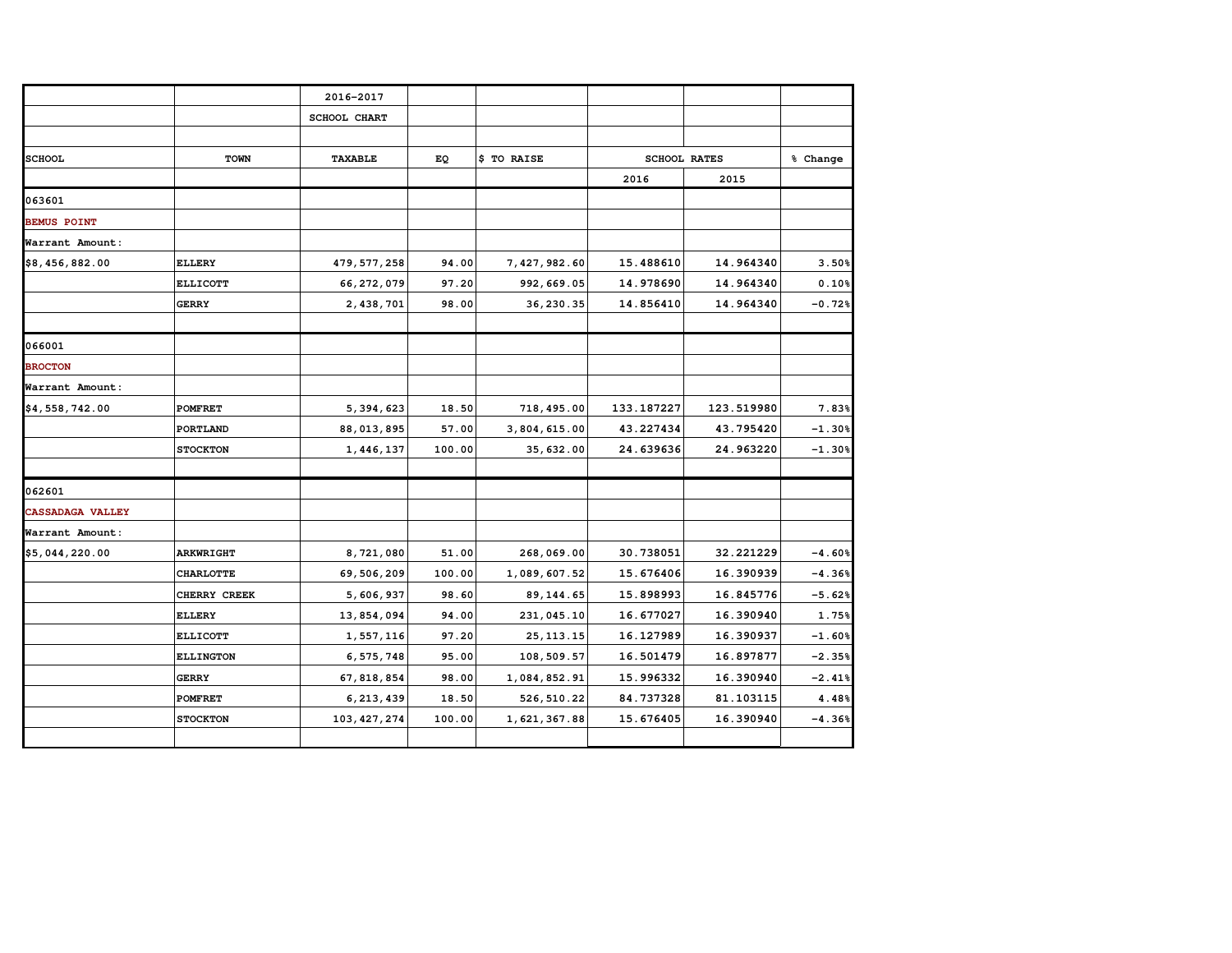|                  |                   | 2016-2017           |        |                |           |                     |          |
|------------------|-------------------|---------------------|--------|----------------|-----------|---------------------|----------|
|                  |                   | <b>SCHOOL CHART</b> |        |                |           |                     |          |
|                  |                   |                     |        |                |           |                     |          |
| <b>SCHOOL</b>    | TOWN              | <b>TAXABLE</b>      | EQ     | \$ TO RAISE    |           | <b>SCHOOL RATES</b> | % Change |
|                  |                   |                     |        |                | 2016      | 2015                |          |
| 062803           |                   |                     |        |                |           |                     |          |
| CHAUTAUQUA LAKE  |                   |                     |        |                |           |                     |          |
| Warrant Amount:  |                   |                     |        |                |           |                     |          |
| \$11,261,424.00  | <b>CHAUTAUQUA</b> | 1,019,948,150       | 100.00 | 9, 145, 055.98 | 8.966197  | 9.021873            | $-0.62%$ |
|                  | <b>ELLERY</b>     | 19,669,399          | 94.00  | 187, 616.71    | 9.538507  | 9.021873            | 5.73%    |
|                  | NORTH HARMONY     | 196, 636, 563       | 100.00 | 1,763,082.15   | 8.966197  | 9.021873            | $-0.62%$ |
|                  | PORTLAND          | 3,827,382           | 57.00  | 60,205.37      | 15.730170 | 15.827847           | $-0.62%$ |
|                  | <b>STOCKTON</b>   | 8,076,933           | 100.00 | 72, 419.37     | 8.966197  | 9.021873            | $-0.62%$ |
|                  | <b>WESTFIELD</b>  | 2,800,938           | 76.00  | 33,044.42      | 11.797628 | 11.277341           | 4.61%    |
|                  |                   |                     |        |                |           |                     |          |
| 063201           |                   |                     |        |                |           |                     |          |
| <b>CLYMER</b>    |                   |                     |        |                |           |                     |          |
| Warrant Amount:  |                   |                     |        |                |           |                     |          |
| \$4, 116, 464.00 | <b>CLYMER</b>     | 71,862,583          | 100.00 | 973, 641.10    | 13.548700 | 13.127200           | 3.21%    |
|                  | FRENCH CREEK      | 115, 883, 537       | 100.00 | 1,570,065.67   | 13.548700 | 14.585700           | $-7.11%$ |
|                  | <b>MINA</b>       | 115, 761, 819       | 100.00 | 1,568,416.55   | 13.548700 | 14.585700           | $-7.11%$ |
|                  | <b>SHERMAN</b>    | 320, 377            | 100.00 | 4,340.68       | 13.548700 | 14.585700           | $-7.11%$ |
|                  |                   |                     |        |                |           |                     |          |
| 060300           |                   |                     |        |                |           |                     |          |
| DUNKIRK CITY     |                   |                     |        |                |           |                     |          |
| Warrant Amount:  |                   |                     |        |                |           |                     |          |
| \$9,548,521.00   | DUNKIRK-CITY      | 287, 220, 033       | 81.00  | 6, 332, 841.14 | 22.048745 | 21.869415           | 0.82%    |
|                  | DUNKIRK-TOWN      | 101, 783, 970       | 69.00  | 2,634,505.93   | 25.883309 | 25.618458           | 1.03%    |
|                  | <b>SHERIDAN</b>   | 19,850,300          | 61.00  | 581, 173.93    | 29.277841 | 27.171092           | 7.75%    |
|                  |                   |                     |        |                |           |                     |          |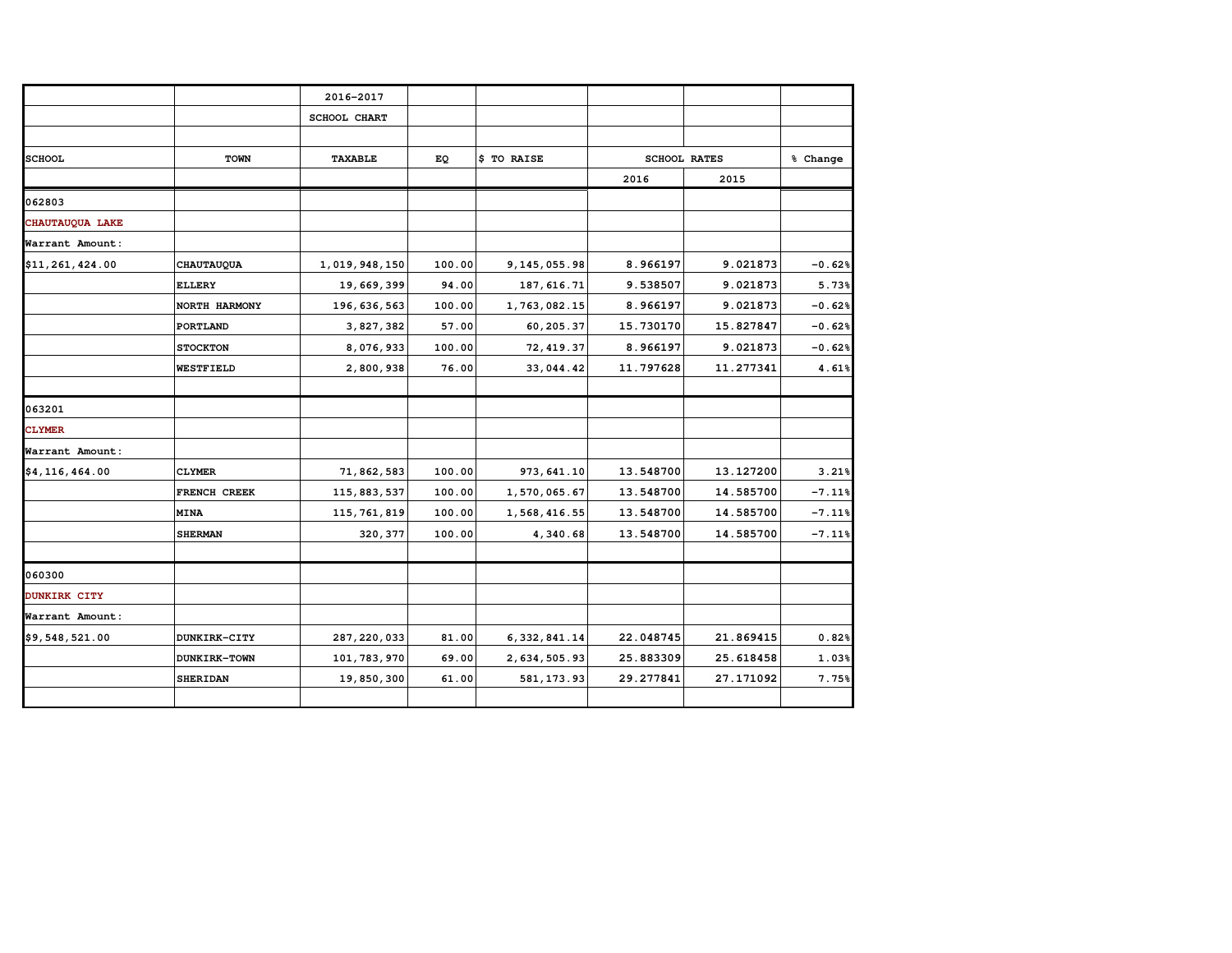|                      |                     | 2016-2017           |        |                 |            |                     |          |
|----------------------|---------------------|---------------------|--------|-----------------|------------|---------------------|----------|
|                      |                     | <b>SCHOOL CHART</b> |        |                 |            |                     |          |
|                      |                     |                     |        |                 |            |                     |          |
| <b>SCHOOL</b>        | <b>TOWN</b>         | <b>TAXABLE</b>      | EQ     | \$ TO RAISE     |            | <b>SCHOOL RATES</b> | % Change |
|                      |                     |                     |        |                 | 2016       | 2015                |          |
| 063801               |                     |                     |        |                 |            |                     |          |
| <b>FALCONER</b>      |                     |                     |        |                 |            |                     |          |
| Warrant Amount:      |                     |                     |        |                 |            |                     |          |
| \$7,008,316.00       | CARROLL             | 3, 476, 854         | 100.00 | 66, 126.68      | 19.019114  | 19.440721           | $-2.17%$ |
|                      | <b>ELLICOTT</b>     | 227, 402, 911       | 97.20  | 4,449,590.54    | 19.566990  | 19.440721           | 0.65%    |
|                      | <b>ELLINGTON</b>    | 41, 231, 612        | 95.00  | 825, 461.84     | 20.020121  | 20.041980           | $-0.11%$ |
|                      | <b>GERRY</b>        | 6,605,803           | 98.00  | 128,200.53      | 19.407260  | 19.440721           | $-0.17%$ |
|                      | <b>POLAND</b>       | 80, 915, 250        | 100.00 | 1,538,936.40    | 19.019114  | 19.440721           | $-2.17%$ |
|                      |                     |                     |        |                 |            |                     |          |
| 064603               |                     |                     |        |                 |            |                     |          |
| <b>FORESTVILLE</b>   |                     |                     |        |                 |            |                     |          |
| Warrant Amount:      |                     |                     |        |                 |            |                     |          |
| \$3,741,957.00       | <b>ARKWRIGHT</b>    | 19, 185, 157        | 51.00  | 650, 234.53     | 33.892583  | 35.174722           | $-3.65%$ |
| (Including Catt. Co) | <b>HANOVER</b>      | 91,480,079          | 90.00  | 1,756,947.84    | 19.205797  | 19.663056           | $-2.33%$ |
|                      | <b>SHERIDAN</b>     | 26, 903, 992        | 61.00  | 762, 362.87     | 28.336422  | 27.111183           | 4.52%    |
|                      | VILLENOVA           | 13, 218, 254        | 56.00  | 408,000.71      | 30.866460  | 27.528279           | 12.13%   |
|                      |                     |                     |        |                 |            |                     |          |
| 065801               |                     |                     |        |                 |            |                     |          |
| <b>FREDONIA</b>      |                     |                     |        |                 |            |                     |          |
| Warrant Amount:      |                     |                     |        |                 |            |                     |          |
| \$15,611,280.00      | <b>ARKWRIGHT</b>    | 6,663,495           | 51.00  | 289,664.58      | 43.470370  | 46.522350           | $-6.56%$ |
|                      | <b>DUNKIRK-TOWN</b> | 627,024             | 69.00  | 20, 146.45      | 32.130270  | 33.808450           | $-4.96%$ |
|                      | <b>POMFRET</b>      | 113, 117, 418       | 18.50  | 13, 555, 678.34 | 119.837230 | 117.100040          | 2.34%    |
|                      | PORTLAND            | 16,026,236          | 57.00  | 623, 333.08     | 38.894540  | 41.519150           | $-6.32%$ |
|                      | <b>SHERIDAN</b>     | 30,884,193          | 61.00  | 1, 122, 457.54  | 36.344080  | 35.857450           | 1.36%    |
|                      |                     |                     |        |                 |            |                     |          |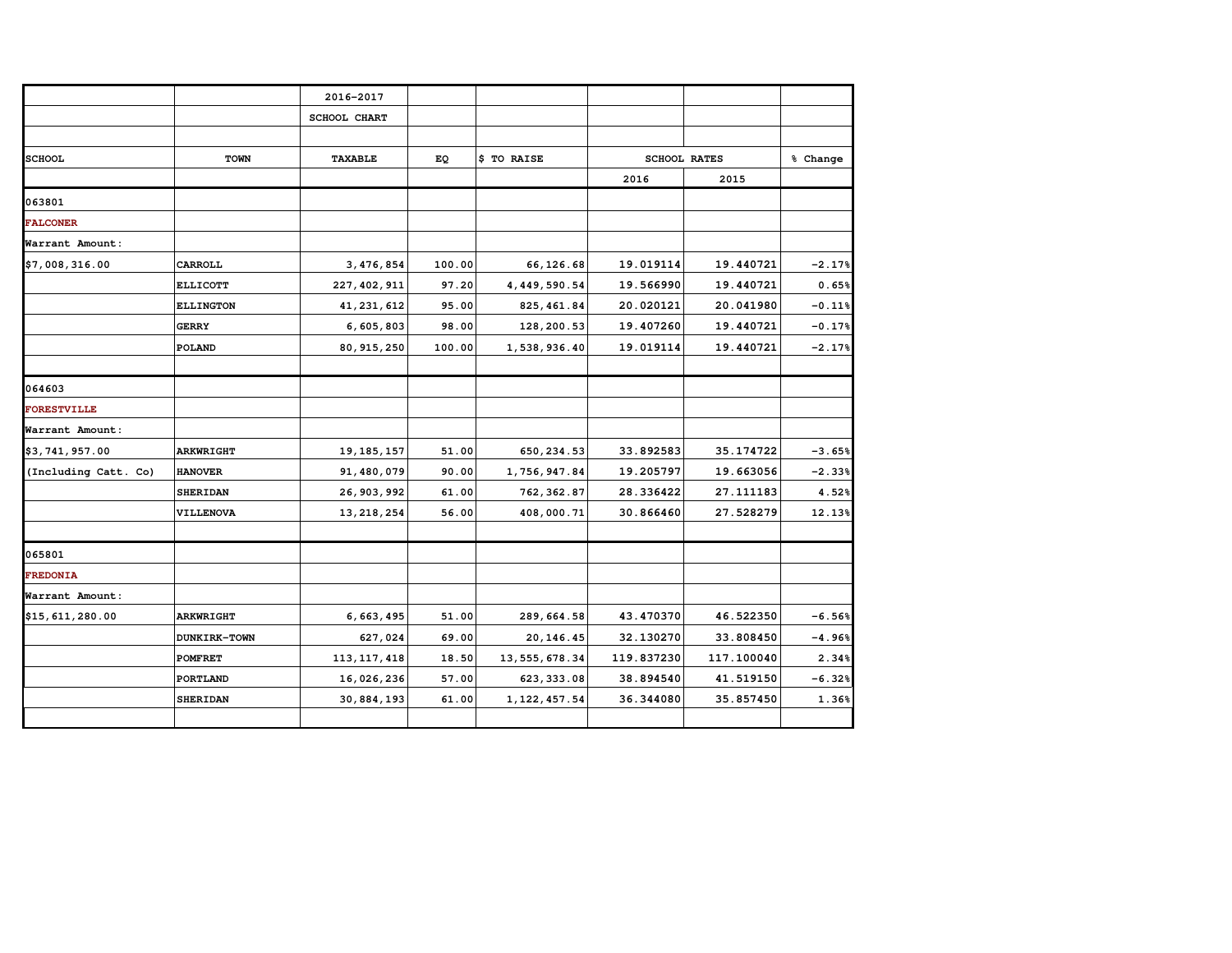|                      |                  | 2016-2017           |        |                |                     |           |           |
|----------------------|------------------|---------------------|--------|----------------|---------------------|-----------|-----------|
|                      |                  | <b>SCHOOL CHART</b> |        |                |                     |           |           |
|                      |                  |                     |        |                |                     |           |           |
| <b>SCHOOL</b>        | <b>TOWN</b>      | <b>TAXABLE</b>      | EQ     | \$ TO RAISE    | <b>SCHOOL RATES</b> |           | % Change  |
|                      |                  |                     |        |                | 2016                | 2015      |           |
| 062401               |                  |                     |        |                |                     |           |           |
| <b>FREWSBURG</b>     |                  |                     |        |                |                     |           |           |
| Warrant Amount:      |                  |                     |        |                |                     |           |           |
| \$5,191,989.00       | <b>BUSTI</b>     | 14, 234, 879        | 100.00 | 346, 412.42    | 24.335466           | 24.372405 | $-0.15%$  |
|                      |                  |                     |        |                |                     |           |           |
| (Including Catt. Co) | CARROLL          | 134, 497, 852       | 100.00 | 3, 273, 141.01 | 24.336010           | 24.372946 | $-0.15%$  |
|                      | KIANTONE         | 43, 118, 545        | 94.80  | 1,106,867.00   | 25.670324           | 24.494879 | 4.80%     |
|                      | POLAND           | 11,707,588          | 100.00 | 284, 909.62    | 24.335467           | 24.372405 | $-0.15%$  |
|                      |                  |                     |        |                |                     |           |           |
| 047201               |                  |                     |        |                |                     |           |           |
| <b>GOWANDA</b>       |                  |                     |        |                |                     |           |           |
| Warrant Amount:      |                  |                     |        |                |                     |           |           |
| \$1,911.88           | <b>HANOVER</b>   | 94,692              | 90.00  | 1,890.29       | 19.962469           | 19.825050 | 0.69%     |
|                      |                  |                     |        |                |                     |           |           |
| 060800               |                  |                     |        |                |                     |           |           |
| <b>JAMESTOWN</b>     |                  |                     |        |                |                     |           |           |
| Warrant Amount:      | <b>JAMESTOWN</b> | 667, 394, 354       | 100.00 | 9,294,841.05   | 19.619870           | 19.740340 | $-0.61%$  |
| \$14,641,567.00      | <b>KIANTONE</b>  | 36, 983, 745        | 94.80  | 605, 526.04    | 20.700191           | 19.741755 | 4.85%     |
|                      | <b>BUSTI</b>     | 27, 265, 742        | 100.00 | 401, 993.98    | 19.623781           | 19.740969 | $-0.59%$  |
|                      | <b>ELLICOTT</b>  | 12,023,320          | 97.20  | 189, 163. 74   | 20.189075           | 19.940373 | 1.25%     |
|                      | CARROLL          | 48,789              | 100.00 | 957.43         | 19.623781           | 19.940373 | $-1.59%$  |
|                      |                  |                     |        |                |                     |           |           |
| 064801               |                  |                     |        |                |                     |           |           |
| <b>PANAMA</b>        |                  |                     |        |                |                     |           |           |
| Warrant Amount:      |                  |                     |        |                |                     |           |           |
| \$3,464,980.00       | <b>BUSTI</b>     | 26,601,579          | 100.00 | 485, 173.83    | 18.238500           | 19.120500 | $-4.61%$  |
|                      | <b>HARMONY</b>   | 85, 857, 466        | 94.80  | 1,651,808.44   | 19.239000           | 19.216500 | 0.12%     |
|                      | NORTH HARMONY    | 71, 130, 236        | 100.00 | 1,297,311.30   | 18.238500           | 19.120500 | $-4.61%$  |
|                      | <b>SHERMAN</b>   | 1,682,505           | 100.00 | 30,686.43      | 18.238500           | 21.245000 | $-14.15%$ |
|                      |                  |                     |        |                |                     |           |           |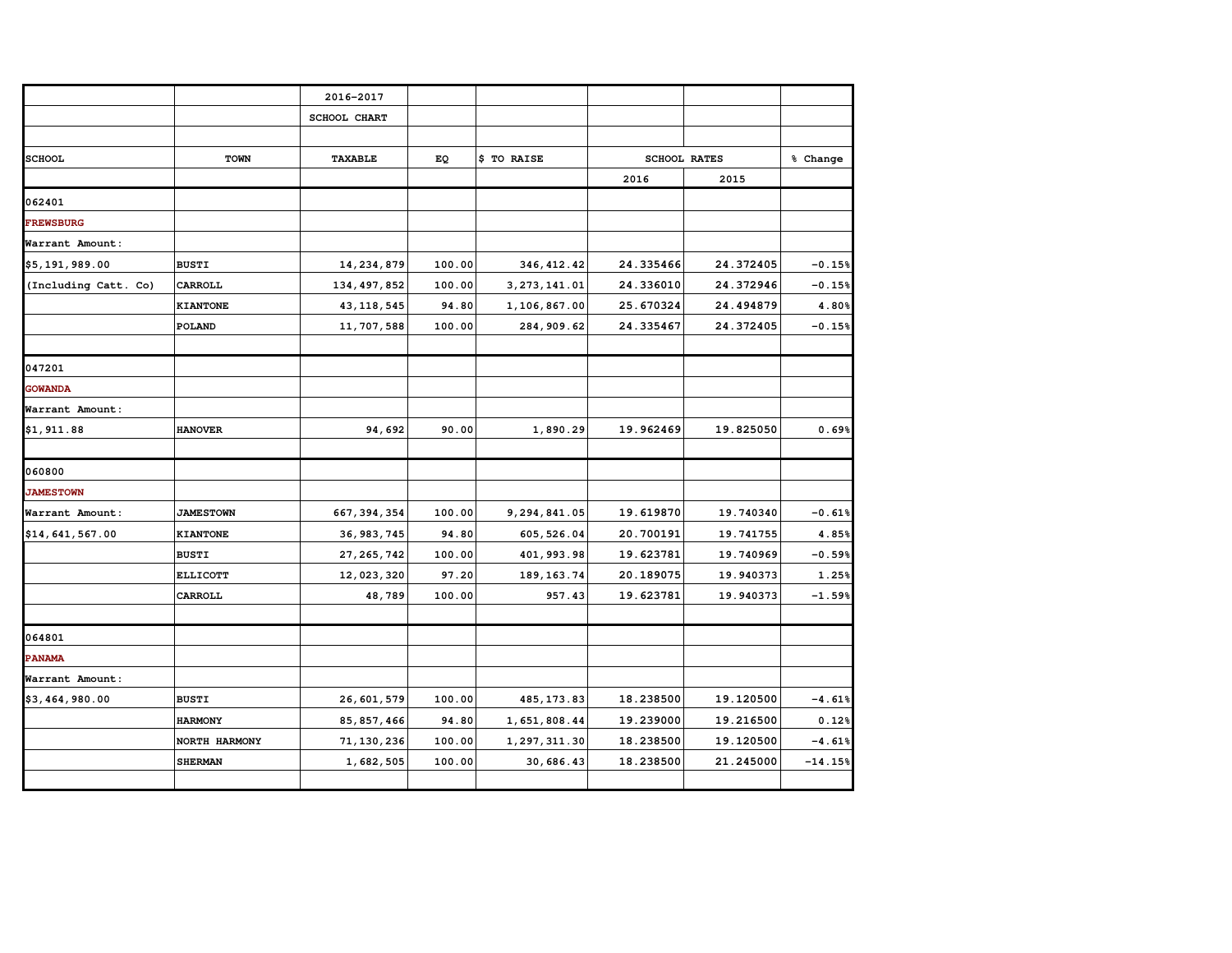|                      |                   | 2016-2017      |        |              |                     |           |           |
|----------------------|-------------------|----------------|--------|--------------|---------------------|-----------|-----------|
|                      |                   | SCHOOL CHART   |        |              |                     |           |           |
|                      |                   |                |        |              |                     |           |           |
| <b>SCHOOL</b>        | <b>TOWN</b>       | <b>TAXABLE</b> | ЕQ     | \$ TO RAISE  | <b>SCHOOL RATES</b> |           | % Change  |
|                      |                   |                |        |              | 2016                | 2015      |           |
| 063001               |                   |                |        |              |                     |           |           |
| PINE VALLEY          |                   |                |        |              |                     |           |           |
| Warrant Amount:      |                   |                |        |              |                     |           |           |
| \$3,296,932.00       | <b>ARKWRIGHT</b>  | 1,534,013      | 51.00  | 52,290.14    | 34.087153           | 35.033884 | $-2.70%$  |
| (Including Catt. Co) | <b>CHARLOTTE</b>  | 1,585,191      | 100.00 | 27, 557.67   | 17.384448           | 17.821737 | $-2.45%$  |
|                      | CHERRY CREEK      | 49, 109, 216   | 98.60  | 865, 858.64  | 17.631286           | 18.316276 | $-3.74%$  |
|                      | <b>ELLINGTON</b>  | 11, 188, 622   | 95.00  | 204, 745.28  | 18.299419           | 18.372925 | $-0.40%$  |
|                      | VILLENOVA         | 24,728,280     | 56.00  | 767, 656.25  | 31.043657           | 27.418057 | 13.22%    |
|                      |                   |                |        |              |                     |           |           |
| 047601               |                   |                |        |              |                     |           |           |
| <b>RANDOLPH</b>      |                   |                |        |              |                     |           |           |
| Warrant Amount:      |                   |                |        |              |                     |           |           |
| \$4,610,514.00       | <b>ELLINGTON</b>  | 3,656,071      | 95.00  | 38, 937.27   | 10.650030           | 11.093188 | $-3.99%$  |
| (Including Catt. Co) | POLAND            | 4,903,945      | 100.00 | 49, 615.80   | 10.117528           | 10.760393 | $-5.97%$  |
|                      |                   |                |        |              |                     |           |           |
| 066201               |                   |                |        |              |                     |           |           |
| <b>RIPLEY</b>        |                   |                |        |              |                     |           |           |
| Warrant Amount:      |                   |                |        |              |                     |           |           |
| \$1,957,851.00       | <b>RIPLEY</b>     | 82, 316, 916   | 100.00 | 1,872,851.00 | 22.750000           | 22.932240 | $-0.79%$  |
|                      |                   |                |        |              |                     |           |           |
| 066601               |                   |                |        |              |                     |           |           |
| <b>SHERMAN</b>       |                   |                |        |              |                     |           |           |
| Warrant Amount:      |                   |                |        |              |                     |           |           |
| \$2,555,479.00       | <b>CHAUTAUQUA</b> | 13,039,171     | 100.00 | 216,664.00   | 16.616421           | 17.962613 | $-7.49%$  |
|                      | <b>CLYMER</b>     | 716,092        | 100.00 | 11,899.00    | 16.616426           | 17.962607 | $-7.49%$  |
|                      | FRENCH CREEK      | 4,502,328      | 100.00 | 74,813.00    | 16.616422           | 19.958458 | $-16.74%$ |
|                      | <b>MINA</b>       | 35, 123, 078   | 100.00 | 583,620.00   | 16.616422           | 19.958459 | $-16.74%$ |
|                      | NORTH HARMONY     | 3,007,049      | 100.00 | 49,966.00    | 16.616420           | 17.962612 | $-7.49%$  |
|                      | <b>RIPLEY</b>     | 17,898,523     | 100.00 | 297, 409.00  | 16.616421           | 17.962613 | $-7.49%$  |
|                      | <b>SHERMAN</b>    | 66, 637, 695   | 100.00 | 1,107,280.00 | 16.616422           | 19.958459 | $-16.74%$ |
|                      | <b>WESTFIELD</b>  | 9,780,017      | 76.00  | 213,828.00   | 21.863711           | 22.453266 | $-2.63%$  |
|                      |                   |                |        |              |                     |           |           |